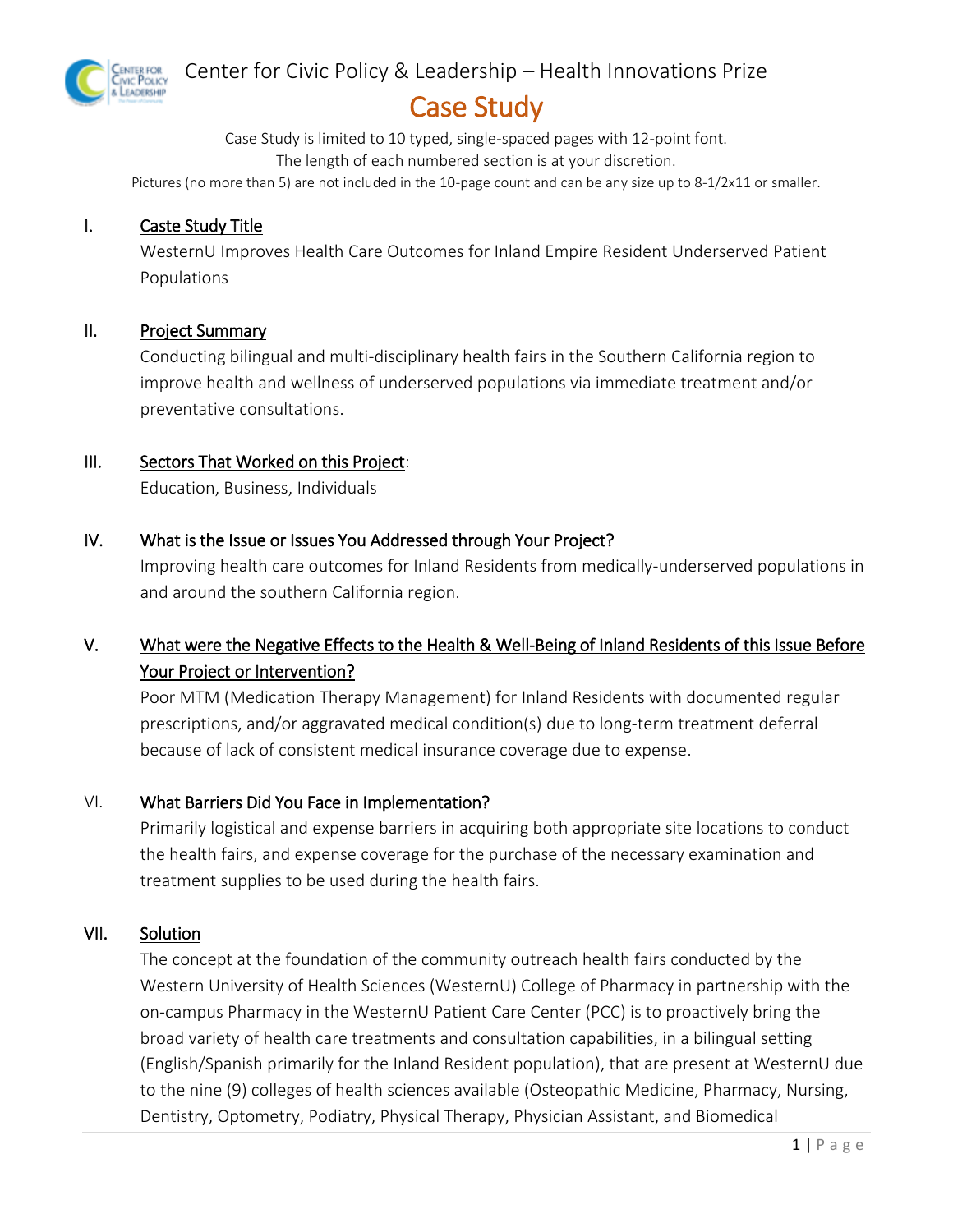enter for<br>ivic Policy<br>Leadership Center for Civic Policy & Leadership – Health Innovations Prize Case Study

Science). Student practitioners from all of these health care disciplines are consistently encouraged to hone their didactic treatment and assessment skills in bilingual, experiential settings, like community health fairs, where their caring and knowledge actually impacts and immediately improves the lives of our Inland Resident patients.

## VIII. How was this Project Implemented? What Steps Did You Take?

Working in partnership with the on-campus Pharmacy located in the WesternU Patient Care Center, and with the student pharmacist leadership from several of our College of Pharmacy student clubs and associations (APhA-ASP/CPhA, for example), we contacted local health advocacy organizations to participate in community health fairs in and around the Pomona, California area. We would then typically contact the student leadership for the similar clubs in the College of Osteopathic Medicine, Podiatry, Optometry, Nursing, Dentistry, and Physical Therapy to coordinate staffing for our WesternU Health Care booth at the given fair.

## IX. How were the Health and Quality of Life of Inland Residents Improved by this Project?

Many of the participants we treated were homeless people who haven't been seen by any health care provider for some time. Many had health concerns that we were able to address, and we educated them on the seriousness of their conditions. For example, many had high blood pressure and diabetes, and because these were the two areas that we were providing specific screenings for, we were able to bring the urgency of these conditions to those patients' attention. In addition, because several of our students were English/Spanish bilingual, we were able to communicate recommended lifestyle, nutrition, exercise, and medication consultations far more effectively to our Inland Resident, medically underserved participants.

## X. Lessons Learned

The main lesson we have learned in developing this project is coming to the realization of just how serious the lack of medical care for the homeless and uninsured Inland Resident patients truly is. This is a big problem which is nationwide, and not just isolated to the Inland Empire areas where we served.

## XI. How Can this Project be Replicated in the Inland Region in Other Cities?

Addressing these problems to the city officials and having them reach out to institutions such as western u, we can at least slow down the progression of their disease state. We can continue to offer health fairs through our local jurisdiction and provide various health screenings such as medical, pharmaceutical, dentistry, optometry, and podiatric care. At least we can create awareness for these patients who may never know what ailment they may have.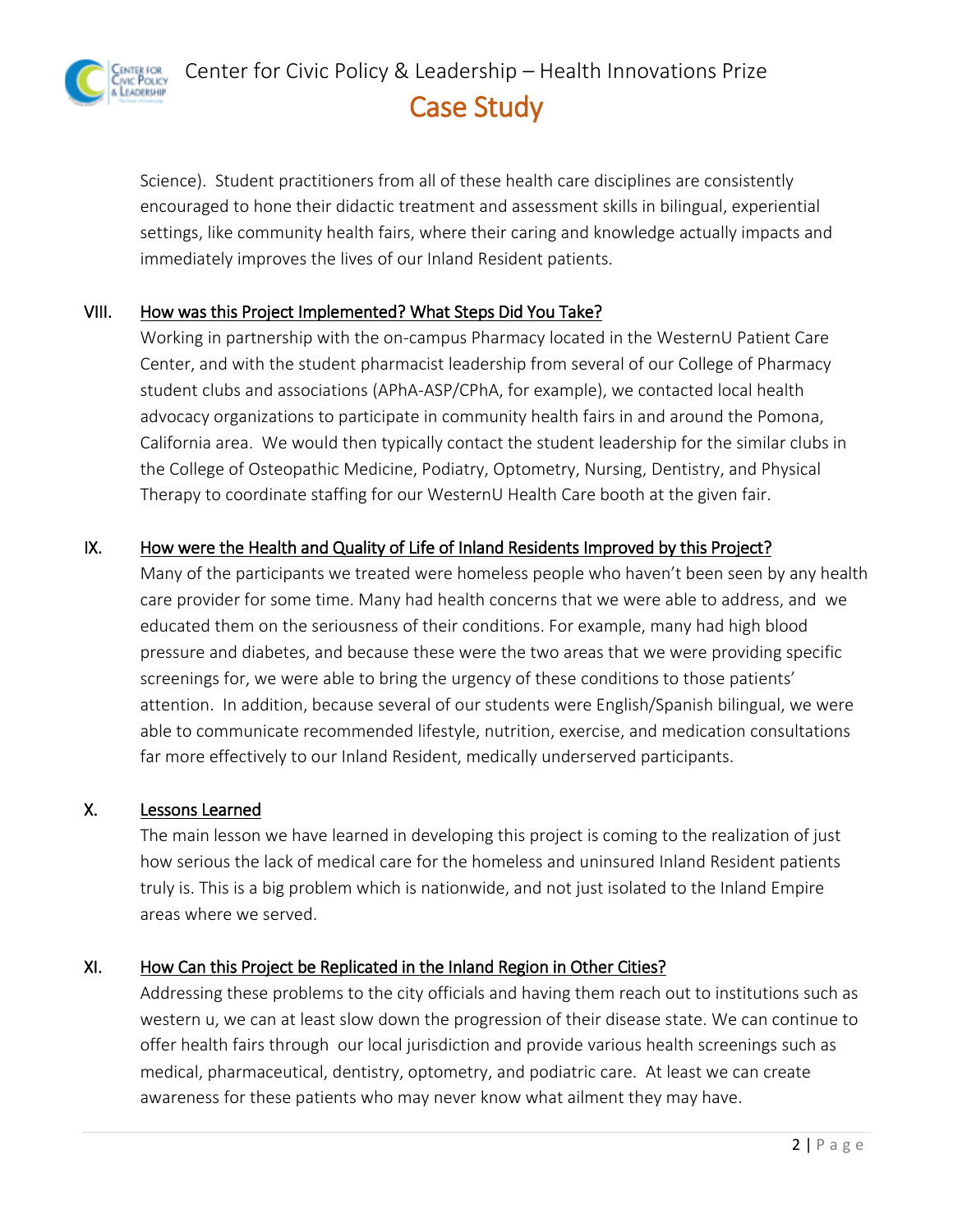

## Case Study

Authors of this Case Study submission give their full permission to Reach Out to publish the Case Study in the Silent Communities publication, both in print and electronically, and to use Case Study excerpts to publicize the CCPL Health Innovations Prize. Submission electronically or via hard copy to Reach Out at [healthinnovations@we-reachout.org](mailto:healthinnovations@we-reachout.org) or to Reach Out, 1126 W. Foothill Blvd., Suite 250, Upland CA 91786 constitutes permission to reproduce this content as stated above.

| <b>Author Name</b><br>(Please list all authors) | Agency/Organization<br>(If applicable) | <b>Phone Number</b> | E-mail Address         |
|-------------------------------------------------|----------------------------------------|---------------------|------------------------|
| <b>Bill Burrows</b>                             | WesternU College of Pharmacy           | 909-469-8431        | bburows@westernu.edu   |
| Mario Jimenez                                   | WesternU College of Pharmacy           | 909-706-3742        | majimenez@westernu.edu |
| Jacqueline Javier                               | WesternU College of Pharmacy           | 909-469-5501        | jjavier@westernu.edu   |

Please select ONE option for distribution of Prize dollars should your Case Study be chosen for 1<sup>st</sup>, 2<sup>nd</sup>, or 3<sup>rd</sup> prize:

- $\overline{X}$  Distribute prize dollars equally among the Authors, listed in the table above; or
- $\Box$  Distribute prize dollars to the following Inland Southern California 501(c)(3) nonprofit agency (*if this option is chosen, 501(c)(3) status of the named agency will be verified prior to award of the prize dollars):*

#### XII. Optional: Pictures

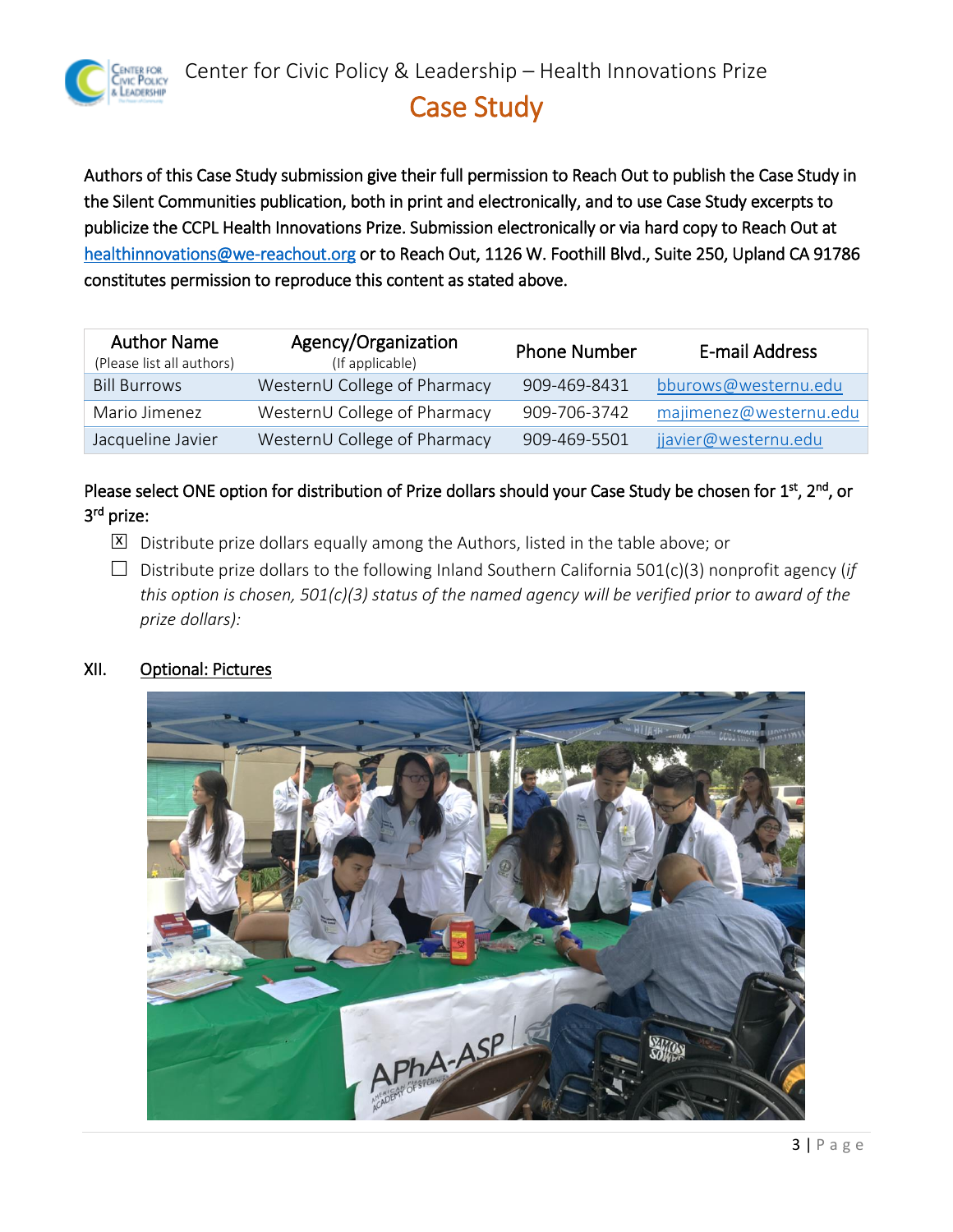

Center for Civic Policy & Leadership – Health Innovations Prize Case Study